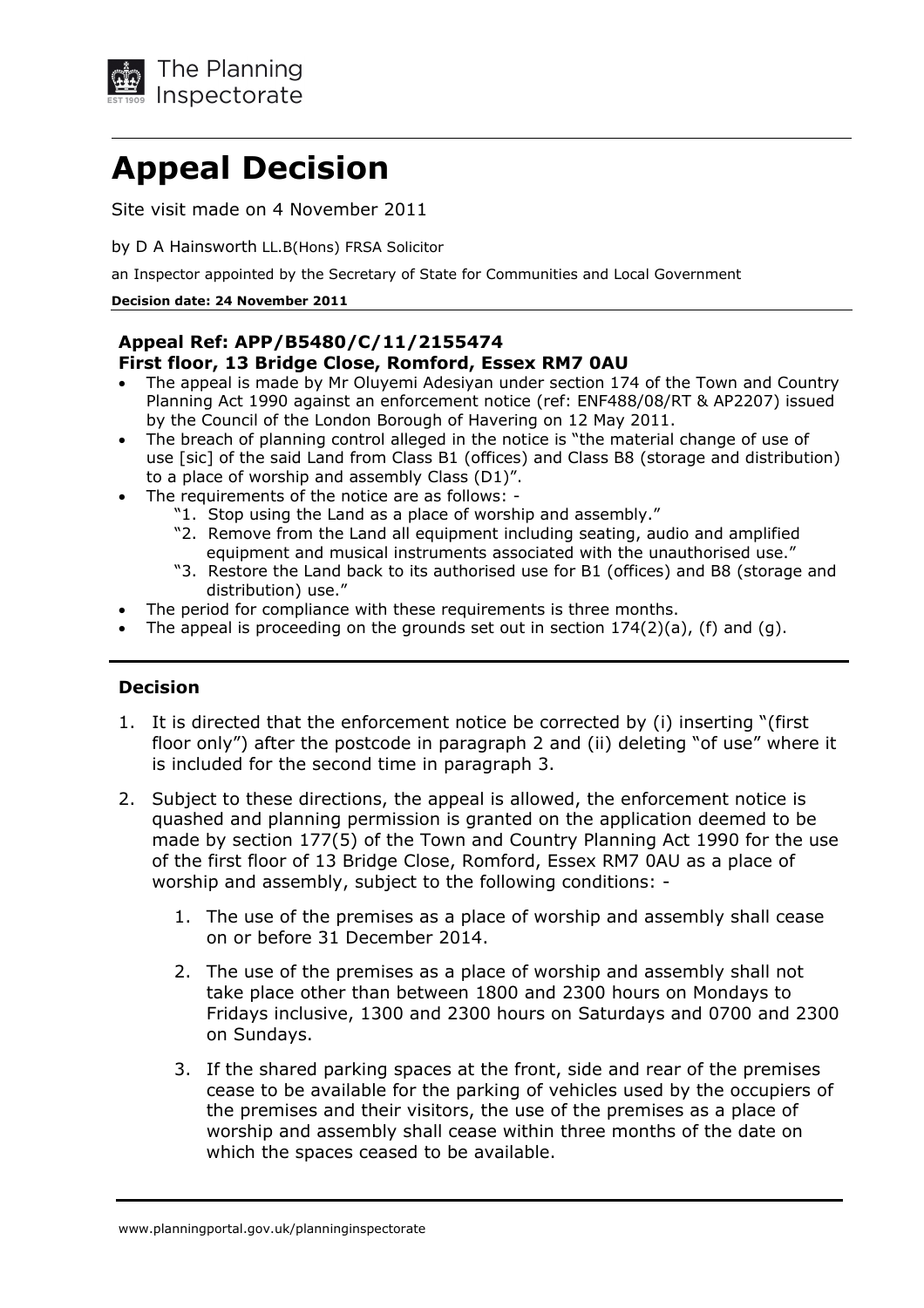- 4. If any of the six spaces at Unit 5, Bridge Close, or any of the thirty spaces in the Romford Homebase store car park cease to be available on Sundays for the parking of vehicles used by the congregation, the use of the premises as a place of worship and assembly on Sundays shall cease within three months of the date on which the spaces ceased to be available, until such time as an equivalent number of parking spaces has been provided elsewhere for the use of the congregation on Sundays in accordance with details that have been approved in writing by the local planning authority.
- 5. Notwithstanding the provisions of the Town and Country Planning (General Permitted Development) Order 1995 (or any order revoking, re- enacting or modifying that Order), no doors, windows or other openings shall be constructed in the premises.
- 6. The rear windows of the premises shall be kept shut when the premises are being used as a place of worship and assembly.
- 7. Sound-amplification equipment shall not be operated within the premises so as to generate noise that is audible within any residential curtilage in Regarth Avenue.
- 8. Within three months of the date of a failure to comply with any of the requirements in (i) to (iii) below and within three months of the dismissal of the appeal made pursuant to (ii) below or of it ceasing to be a valid appeal, the use of the premises as a place of worship and assembly shall cease.
	- (i) Within one month of the date of this decision, full details of the following matters shall be submitted in writing to the local planning authority for their written approval:
		- (a) The measures to be taken to adapt the premises so as to provide sound insulation against internally-generated noise, together with a timetable for the implementation of the measures.
		- (b) The measures to be taken to control the use of sound- amplification equipment, together with a timetable for the implementation of the measures.
		- (c) The means of storage of refuse and recycling containers, together with a timetable for the implementation of the proposals.
		- (d) The means of storage of cycles, together with a timetable for the implementation of the proposals.
	- (ii) Within nine months of the date of this decision a valid appeal shall be made to the Secretary of State if the local planning authority have not given written approval to all the details submitted pursuant to (i) above or have failed to give notice of their decision within the prescribed period.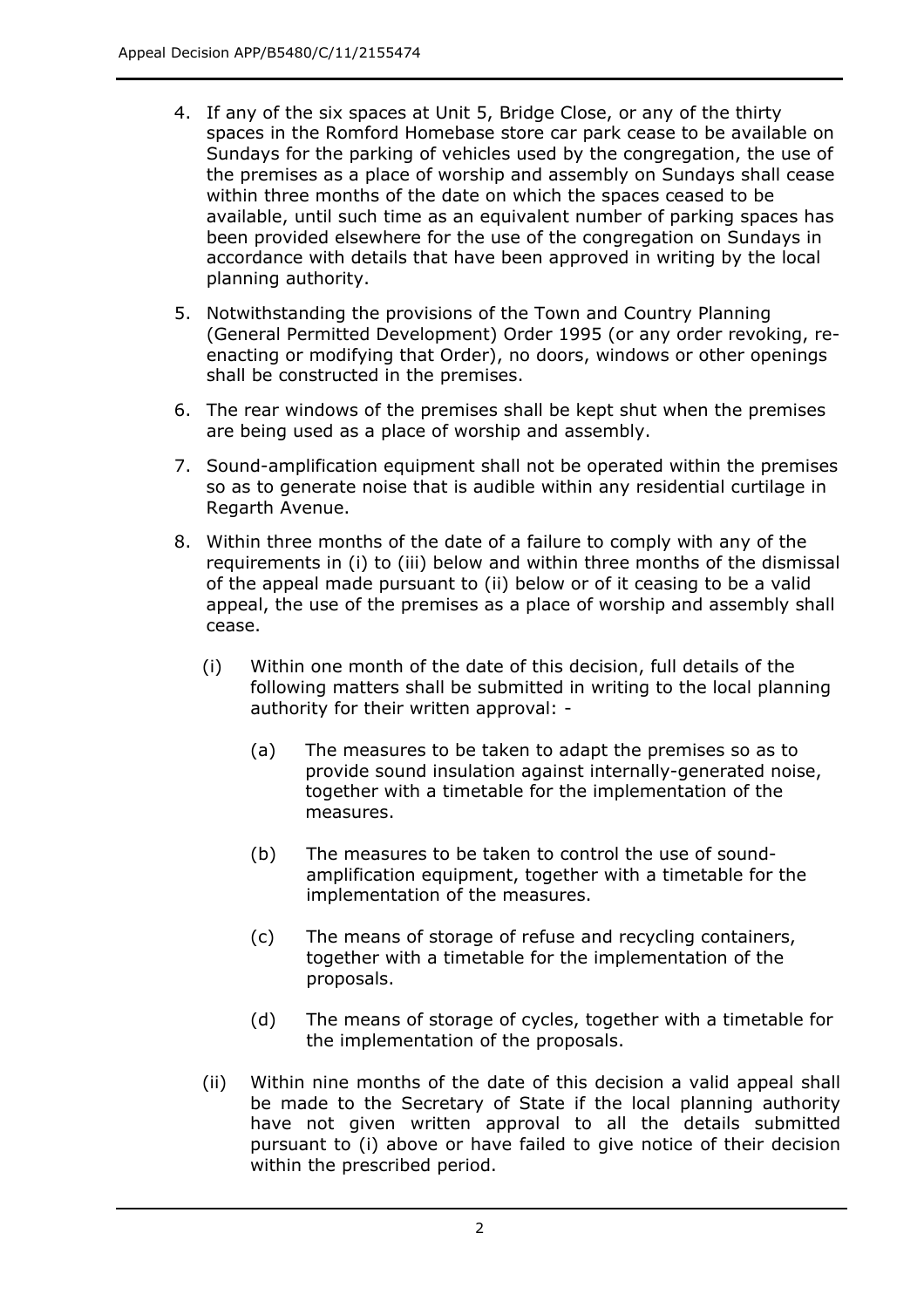(iii) All matters comprised in the approved details shall be completed and retained as approved and in accordance with the approved timetables.

## **Reasons for the decision**

#### *Correction of the notice*

- 3. I have corrected the notice because the description of the premises should be limited to the part of the building where the breach of planning control has occurred, which is the first floor only. I have also corrected the drafting error.
- 4. I have not altered the description of the previous use of the premises in the notice, since information now available indicates that both parties were under a misunderstanding about the dance studio and that the description of the previous use is correct.

### *Ground (a)*

- 5. The main issues in assessing whether planning permission should be granted for the use of the premises as a place of worship and assembly are (a) the effect of granting permission on the objectives of the Romford Area Action Plan, (b) whether the use would be detrimental to pedestrian or highway safety and (c) whether nearby residents would be likely to be disturbed by noise.
- 6. The Action Plan identifies the Bridge Close employment area as a site suitable for residential redevelopment with some commercial uses, and a site in single ownership is being assembled for redevelopment. In view of the likely timescale for the implementation of this proposal, the Council consider that granting temporary planning permissions can be appropriate in this area. The appellant has stated that a three-year permission would be acceptable and the Council have indicated that they would want the permission to be limited to three years if the appeal were allowed. This would allow the future use of the premises to be kept under review in the light of the redevelopment proposals.
- 7. Policy CP8 of the Havering Core Strategy and Development Control Policies Development Plan Document (DPD) seeks to ensure that a range of community facilities is provided to meet demand and that they are in accessible locations. Policy DC26 of the DPD deals with the location of community facilities and identifies Romford as a preferred location. It indicates that community facilities should only be located where they are accessible by a range of transport modes and any on-street parking can be accommodated without detriment to pedestrian and highway safety, and that they should not significantly harm residential amenity. (It also states that, where practicable, they should be provided in buildings that are multi-use, flexible and adaptable, but this is not a concern that has been raised in relation to 13 Bridge Close.)
- 8. The premises are close to the centre of Romford and are highly accessible by a range of transport modes. They have been used as a place of worship since 2008. The Council have not supplied me with any information which shows that this has caused on-street parking problems: their case is based on the likelihood of this occurring, and this was the reason why the appeal against the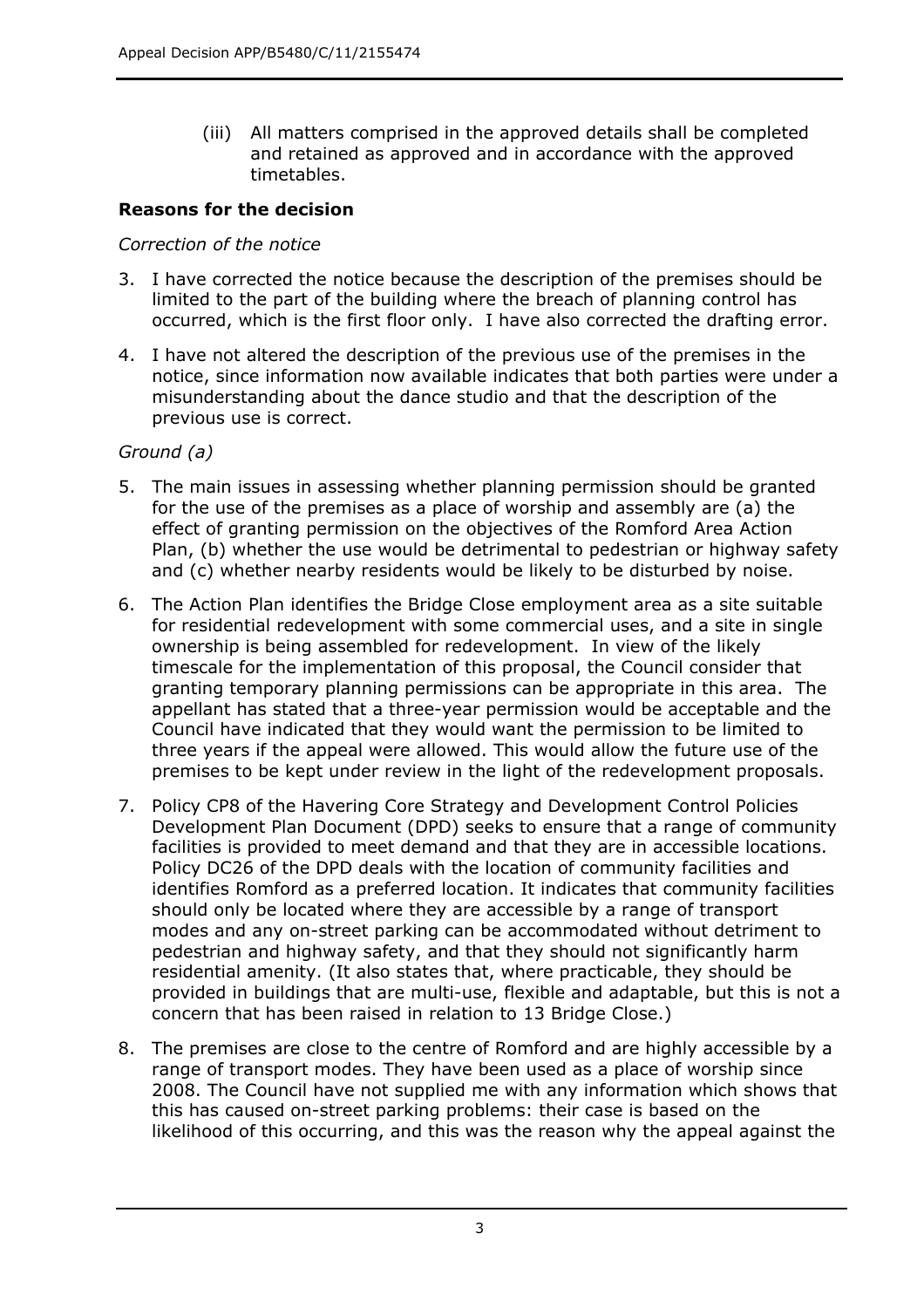refusal of planning permission to use the premises as a place of worship was dismissed in 2010 (ref: APP/B5480/A/10/2121533).

- 9. Policies CP8 and DC26 do not require community facilities to have off-street parking spaces and the parking standards referred to in DPD Policy DC33 do not refer to places of worship. The DPD parking standard for church halls is a maximum of one space per 4m² and for places of assembly it is a maximum of one space per six seats. The Council indicate that, after taking into account the size, location and accessibility of the premises, at least thirty to thirty-five parking spaces should be provided.
- 10. There are about ten parking spaces at the front of the premises and several more at the side and rear. These spaces are shared with the gym on the ground floor. Agreements have been made that allow the congregation, on Sundays only, to use six spaces at Unit 5 and thirty spaces in the nearby Homebase store car park.
- 11. As long as these agreements are kept in place, or replaced if necessary by other acceptable arrangements for parking spaces, the Council's requirement for at least thirty to thirty-five parking spaces will be satisfied on Sundays, and I would not expect Sunday services to result in on-street parking detrimental to pedestrian or highway safety. The premises are also used for evening bible lectures and prayer meetings without, it appears, causing parking problems – the numbers attending being lower than on Sundays. However, if services were held on days other than Sundays, it is possible that there would not be enough parking spaces available and that on-street parking would occur.
- 12. I turn now to the third main issue whether nearby residents would be likely to be disturbed by noise. The rear of the premises is near to houses in Regarth Avenue and a footbridge provides pedestrian access here between the Avenue and Bridge Close. The level of background noise is not particularly high here. The Council state that residents have been disturbed by the amplified sound of musical instruments and voices emanating from the premises in the late evening and early morning, and this has been confirmed by an email received from a resident. I noted at my visit that music was being played in the gym, with the rear windows open, and the resident confirms that this has been audible, but only up to 2100 hours.
- 13. DPD Policy DC55 states that planning permission will not be granted if it will result in residents being exposed to unacceptable noise levels and Policy DC61 indicates that development must not result in unreasonable adverse effects on the environment by reason of noise impact and hours of operation. These policies would be complied with if noise from within the premises was kept to a level where it was not audible at residential premises and the hours of use were limited to prevent the noise of people and vehicles outside the premises causing a disturbance at unsociable hours.
- 14. I have carefully considered the issues that arise in the appeal. The objective of Policy CP8 is to ensure that a range of community facilities is provided to meet demand and that they are in accessible locations. The use of the premises as a place of worship and assembly accords with that objective and the premises are highly accessible, and in a preferred location identified by Policy DC26. Different circumstances pertained when a similar proposal relating to 1 Bridge